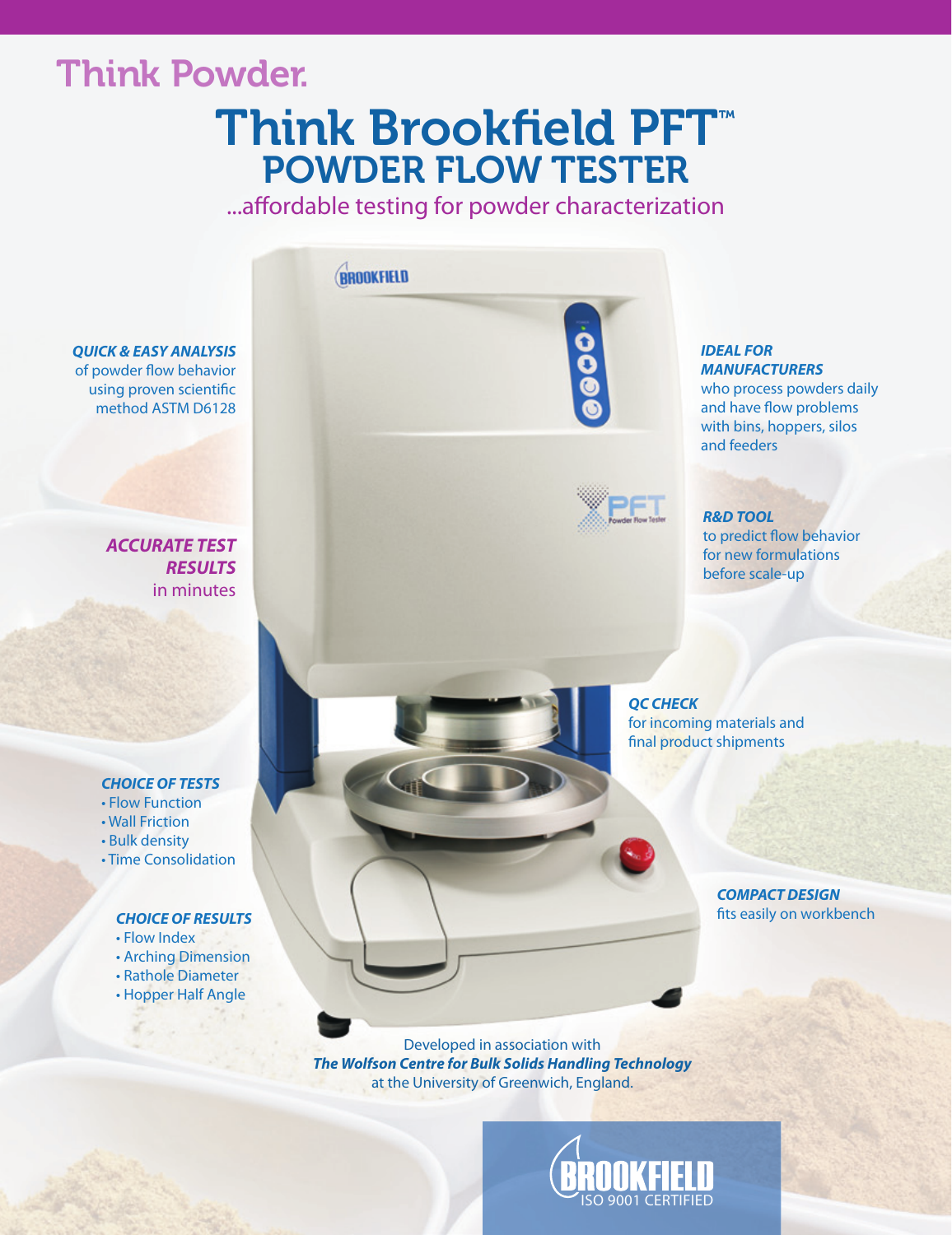# What is powder analysis?



Particulate materials constitute

a large group of solids that can range in size from submicron particles to large rocks and minerals. Brookfield's Powder Flow Tester measures the flow behavior of bulk solid materials that have a top particle size of 2mm. At least 90% of the sample should consist of particles less than 1mm in diameter. In many instances, powders with larger particles can still be characterized effectively by sieving the material at 1mm and testing the fines (the fines control the flow properties of a material with a wide size range). The generic term used by Brookfield to name these materials is "powder", therefore the name of our instrument is "Powder Flow Tester".

Unlike liquids which, under the influence of gravity, tend to have a horizontal surface, powders exhibit a structure, due to internal friction and cohesion, which allows them to form piles with angles relative to the surface on which they are placed. At ambient conditions, powders do not change flow behavior when subjected to variable shear rates, whereas most liquids do. However, pressure controls the strength of a powder (i.e., increases the resistance to flow) whereas a liquid will show limited change in rheology under pressure. In other words, the consequence of subjecting a powder to a compressive force is that the powder will flow less easily; the relationship between the compressive stress applied to consolidate the powder and the strength it obtains is the measurement of the powder flowability, or its "Flow Function".

There is a need throughout industry to characterize powder flow properties and flow behavior. The Brookfield Model PFT Powder Flow Tester is a precision instrument of robust design that satisfies this need and more.

## What are the industrial issues with powders?

The classic problem with powders is their failure to discharge reliably from bins, hoppers, silos, etc., and poor or unpredictable flow in feeders, dosing machines, packing machines, etc. This causes unwanted interruptions in the production process, leading at times to complete plant shutdown in order to correct the flow restrictions and stoppages. It also leads to variations in pack weight, mixture, performance and sensory properties of powder products.

Quality Control Departments are constantly dealing with raw materials in powder form, which come from multiple suppliers. The variability in particle size and distribution, moisture content, and basic ingredients requires a battery of incoming inspection tests, none of which assure that proper flow will take place when loaded into the plant equipment. The Brookfield Powder Flow Tester is a single-solution instrument which can resolve this uncertainty.

R&D Departments are constantly adjusting formulations of powder products to satisfy customer demand for improved properties: better coating action for paints, enhanced taste for spices, rapid dissolving of chemicals when put into solution. New formulations do not necessarily have the same flow properties, thereby leading to production problems when the process is scaled up to high volume. The Brookfield Powder Flow Tester can predict those problems so they can be prevented.

## How can flow problems with powders be eliminated?

There is a proven scientific method, called the "Flow Function test", which can analyze powders for flow behavior. ASTM D6128 describes this procedure for compressing and shearing powder samples in a defined annular shear cell, using a welldefined methodology established years ago.



Test algorithm for powder flow analysis requires compression of the sample contained in an annular cell to a defined axial load followed by torsional shearing. Raw data output shows torsional load values in red. Compression of the sample is shown as axial load values in green.

## BROOKFIELD PFT POWDER FLOW TESTER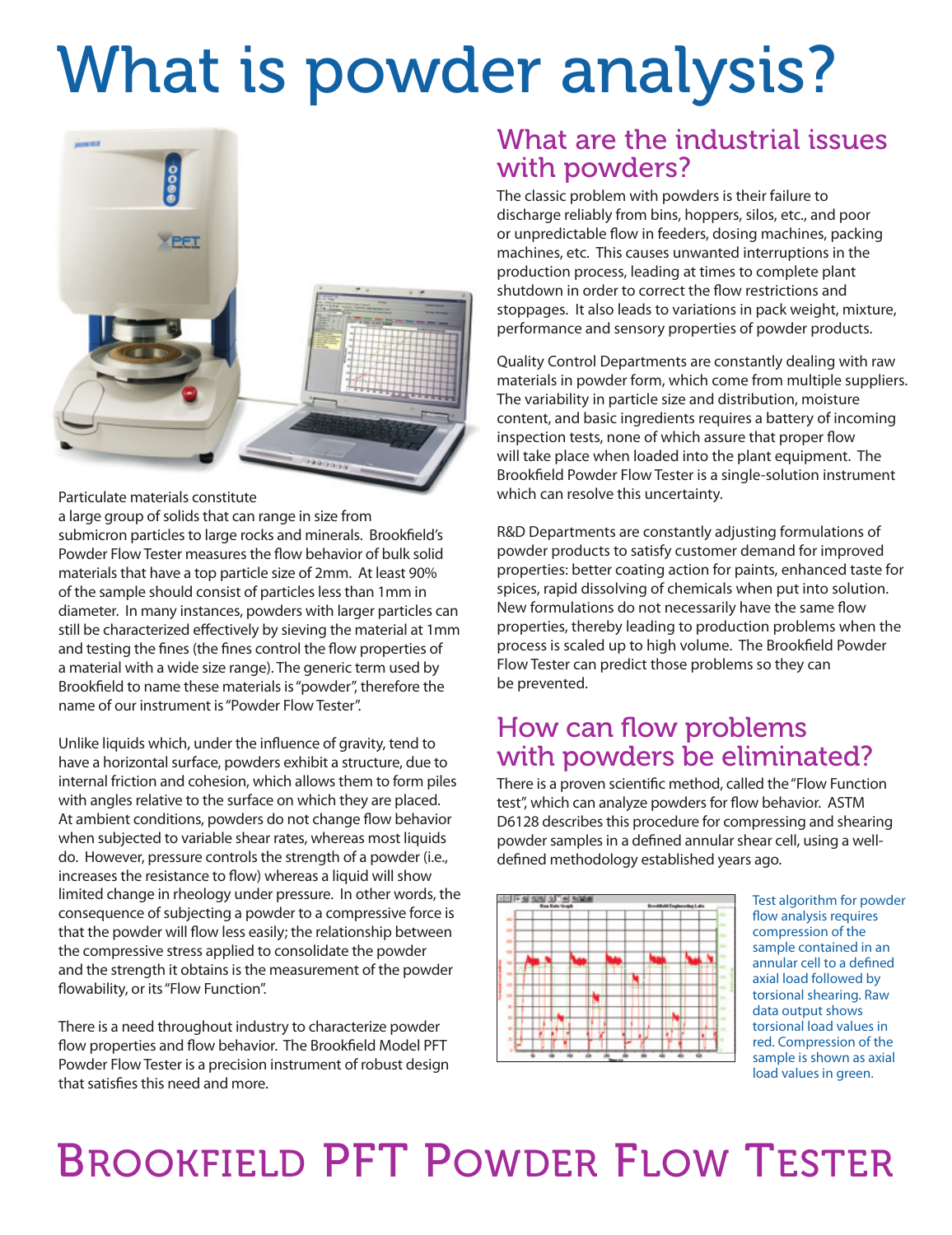The resulting data produces a "Flow Function", much like what is obtained for liquids when testing with a viscometer to create a "flow curve".



Flow Function for powder sample shows "non-flowing" to "very cohesive" behavior at low consolidation stresses and "cohesive" behavior at higher consolidation stresses.

Analysis of the "Flow Function" leads to calculation of the critical outlet dimensions of feeders, hoppers, etc., through which the powder will flow. Comparing the "Flow Function", or these critical dimensions, allows powders to be benchmarked, ranked and compared against one another for flowability. The dimensions can also be used to determine whether a particular powder will flow through an existing plant or process, or to determine what the geometry should be if purchasing new solids handling equipment.



Data output from Flow Function test provides "Arching Dimension" and "Rathole" diameter. Data output from additional Wall Friction test provides "Hopper Half Angle".

Although ASTM D6128 has existed for many years, the instrumentation used to accomplish the test has been expensive to purchase, requires an experienced operator, and may need a technical expert to interpret the results.



## Why Choose Brookfield?

Brookfield has over 75 years experience in providing reliable, **low cost** viscosity and texture measurement instruments while offering **high quality** products and product support. We are now using this formula for success to expand our line of physical testing products to include the Powder Flow Tester .

The new Brookfield Powder Flow Tester is the simple answer to industry needs:

- A competent lab technician can run tests and collect data within minutes, eliminating the need for a powder specialist.
- The automated analysis provided by the Powder Flow Pro software calculates various properties of the powder, including the critical dimensions for reliable powder flow out of the hoppers, feeders, bins and silos.
- **The Wolfson Center for Bulk Solids Handling Technology**  at the University of Greenwich, England, has worked closely with Brookfield to design the Powder Flow Tester, thereby ensuring its suitability for practical industrial use.
- The competitive purchase price is a small fraction of comparable devices available in the powder flow market.

## **Applications**

R&D, Incoming Materials Inspection, New Product Formulation, Quality Control, Process Plant Design

**Adhesives Ceramics Cosmetics**

**Chemicals**

#### **Construction**

Cement Fly Ash Gypsum Hydrated Lime

#### **Dairy / Cheese**

#### **Detergents**

**Equipment Manufacturers** Silos / Bins / Hoppers Feeders

#### **Energy**

Biomass Coal

**Fluxes**

## Properties Measured

Flow Function (relation between consolidation stress and powder strength) Angle of internal friction Angle of wall friction Cohesive strength Bulk density

**Food**

Biscuits / Cookies / Crackers Cereal Chocolate / Cocoa Flavorings / Seasonings Flour Spices Sugar

**Gunpowder/Ammunition**

**Healthcare Products Tablets** 

**Inks / Toners**

**Paints / Coatings / Pigments**

**Minerals**

**Starch**

**Personal Care Products** Talcom Powder **Pharamceuticals**